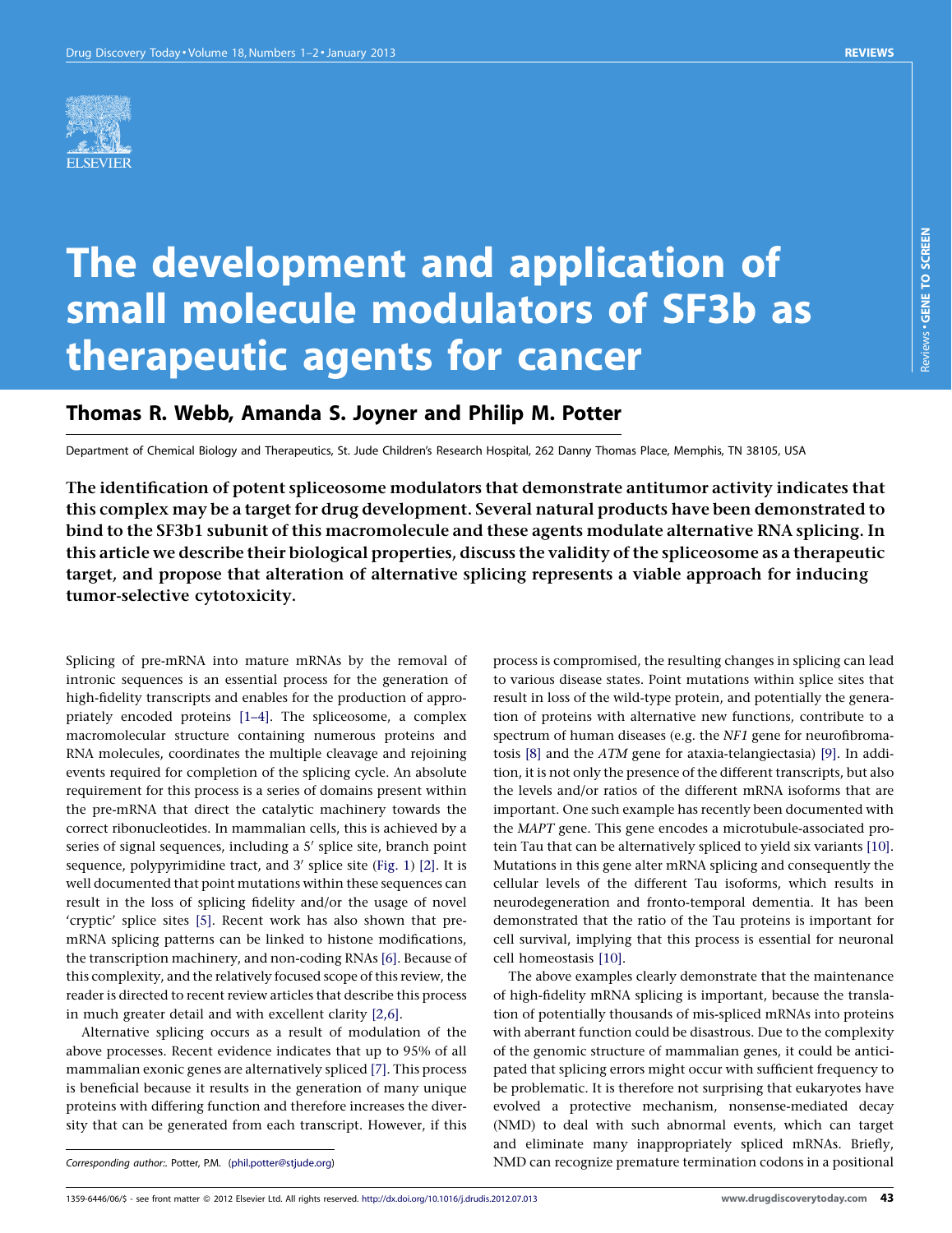Reviews -GENE

TO SCREEN

<span id="page-1-0"></span>

FIGURE 1

An overview of the pre-mRNA splicing process (left panel, adapted from Kramer [\[60\]\)](#page-6-0). The structure and function of proteins involved in mammalian pre-mRNA splicing [\[60\]](#page-6-0) and a representation of the SF3b subunit (right panel, adapted from Kotake et al. [\[20\]\)](#page-6-0). The target for FR901464, pladienolide B, E7107, spliceostatin and sudemycin is the SF3b subunit. Abbreviation: BP: Branch point.

context in relation to the exon and/or exon junctions within the transcript and if necessary, initiate a program that results in uncapping of the mRNA and subsequent degradation by an exonuclease. NMD has also been the subject of several recent reviews, so the details of this process will not be covered here [\[11\]](#page-5-0).

## Natural product spliceosome modulators

Recently, three bacterial natural products, pladienolides [\[12–14\]](#page-6-0), FR901464 [\[15–17\]](#page-6-0), and herboxidiene [\[18,19\]](#page-6-0) ([Fig.](#page-2-0) 2), have all been shown to modulate the function of the spliceosome (Fig. 1) [\[20–22\].](#page-6-0) Since pladienolide B and FR901464 are structurally distinct, and derived from distantly related bacterial genera (Streptomyces and Pseudomonas, respectively), convergent evolution has led to divergent prokaryotes producing spliceosome modulators that share a common pharmacophore. The recent discovery that herboxidiene (which shows structural similarity to the Streptomyces-derived pladienolide) also targets SF3b [\[22\]](#page-6-0), suggests that splicing modulation may be a relatively common mechanism by which bacteria compete with eukaryotes. Biochemical studies have identified the spliceosomal SF3b subunit

[which includes the SF3b1 protein (Fig. 1: right panel)] as the target of these modulators.

A derivative of pladienolide b (E7107), demonstrated dramatic, selective antitumor activity in human tumor xenograft models, without significant reported toxicity. E7107 subsequently rapidly progressed to the point where it entered Phase I clinical trials in 2007 [\[20\]](#page-6-0). However these studies are currently suspended (Clinicaltrials.gov: [http://www.clinicaltrials.gov/ct2/show/](http://www.clinicaltrials.gov/ct2/show/record/NCT00459823%3Fterm=E+7107%26rank=1) [record/NCT00459823?term=E+7107&rank=1\)](http://www.clinicaltrials.gov/ct2/show/record/NCT00459823%3Fterm=E+7107%26rank=1) although the reasons for this have not been reported. While pladienolide derivatives appear to be promising candidates for further drug development owing to their excellent in vivo efficacy in animal models and low toxicity, their highly complex structures (e.g. ten chiral centers and a macrolactone ring) do not lend themselves well to standard medicinal chemistry manipulations, or to practical total analog synthesis on a production scale. For these reasons, it will be extremely challenging to develop facile synthetic approaches that could enable for cost-effective production of sufficient quantities of these compounds for widespread distribution to patients with cancer.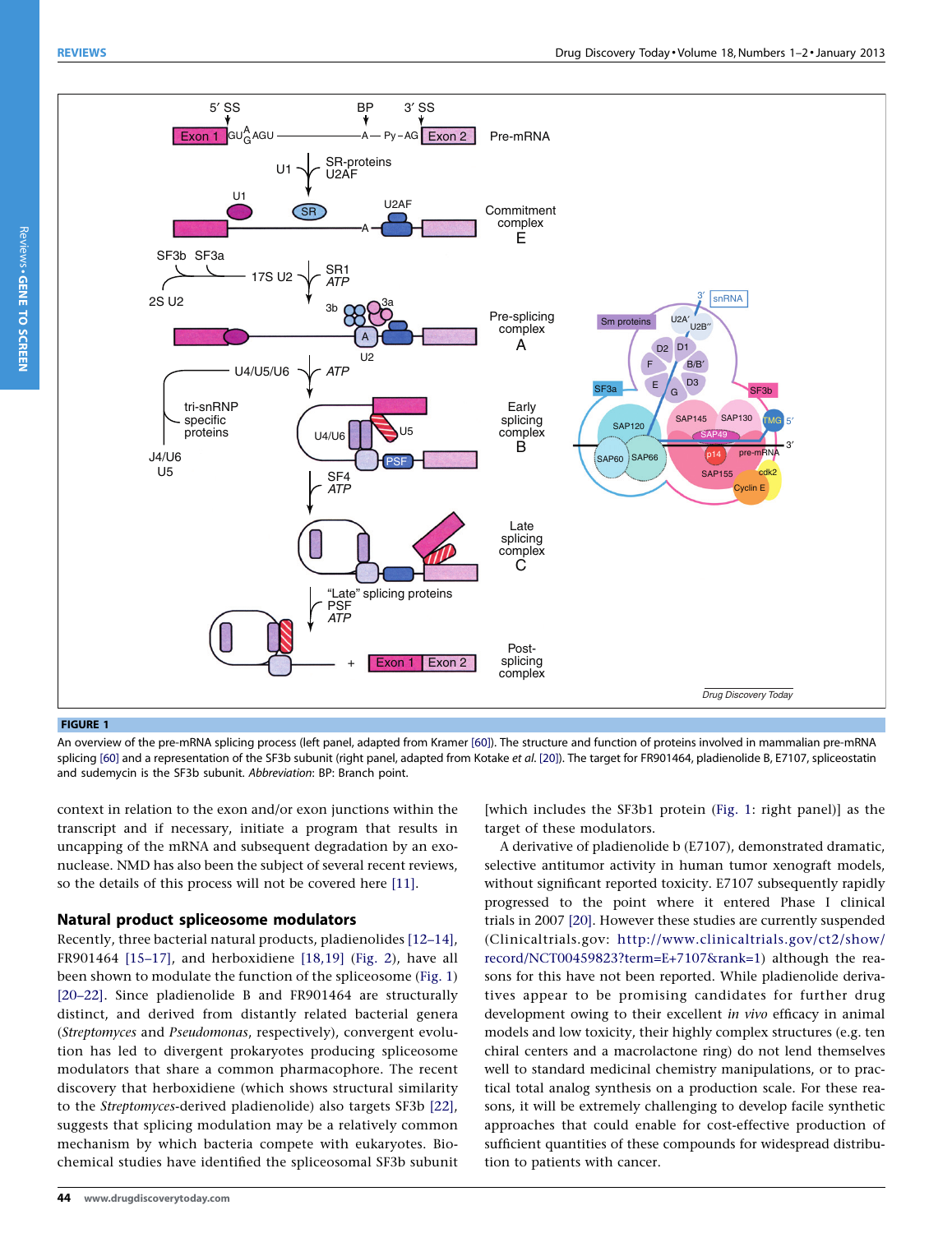Reviews -

Reviews . GENE TO SCREEN GENE TO SCREEN

<span id="page-2-0"></span>

#### FIGURE 2

The molecular structures of FR901464, spliceostatin A, meamycin, the sudemycins, pladienolide B, E7107 and herboxidiene (GEX1A).

### Synthetic spliceosome modulators

Following the discovery that SF3b was the target for pladienolide and FR901464 [\[20,21\]](#page-6-0), new opportunities in the design of totally synthetic specific modulators of splicing arose [\[20,21\].](#page-6-0) The first synthetic compounds of this class were active analogs of FR901464 and were reported before the identification of the mode of action of these drugs. The groundbreaking work of the Jacobsen group described the first total synthesis of FR901464 [\[23\]](#page-6-0) and subsequently, important structure–activity relationship (SAR) data [\[24\].](#page-6-0) This was followed by several novel approaches to the total synthesis that also reported the generation of several novel analogs [\[25–29\].](#page-6-0) Just before the identification of the target of FR901464, workers reported the synthesis of an analog of this compound (meayamycin) that was more stable and more cytotoxic than the parent molecule [\[29\].](#page-6-0) This group has also provided a substantial amount of information on the overall SAR of FR901464, the mechanism of action, and its in vivo activity [\[30,31\].](#page-6-0)

Because the natural products and their analogs are highly complex (containing 7–10 stereocenters!), and require elaborate synthetic schemes, there has been a significant need for more elegant scaffolds that would give much more drug-like chemical matter exhibiting the same pharmacophore. The first such set of

'concise' active molecules was designed and prepared by the Webb group [\[32,33\]](#page-6-0) and named the sudemycins [\[34\]](#page-6-0). These molecules were designed using a hypothetical consensus pharmacophore model that was derived from known SAR [\[24,29\]](#page-6-0) and molecular overlays of FR901464 and pladienolide B [\[32,33\]](#page-6-0). The sudemycins are analogs of FR901464 in which six of the nine stereocenters have been symmetrized, and include modifications that dramatically improved their chemical stability [\[33\].](#page-6-0) This class of compounds can be readily generated in multi-gram quantities using relatively facile medicinal chemistry approaches. Importantly, the elegant nature of the sudemycin scaffold has enabled SAR development for numerous new modifications, including some that were beyond what was readily approachable with FR901464 [\[32,33\]](#page-6-0).

#### Biology of spliceosome modulators

The spliceosome modulators (pladienolide B, E7107, FR901464, meayamycin, spliceostatin A, and the sudemycins) are all potent cytotoxic agents, exhibiting  $IC_{50}$  values in the nM range against a panel of human tumor cell lines [\[14,15,20,21,29,34\].](#page-6-0) Interestingly, the latter drug is considerably less toxic to normal cells in culture. For example, sudemycin F1 is 5- to 15-fold less cytotoxic towards normal human myoblasts as compared to a rhabdomyosarcoma cell line [\[34\]](#page-6-0). In addition, normal human foreskin fibroblasts are one of the most resistant cell types that have been evaluated to date [\[33\].](#page-6-0)

Preclinical studies using the spliceosome modulators indicate that these compounds demonstrate potent antitumor activity, with remarkably little toxicity. Indeed, complete regressions were observed in a human lung tumor xenograft model following five daily doses of E7107. Additionally, the sudemycins have demonstrated modest activity in lymphoma models, with no detectable systemic damage to normal tissues [\[33\].](#page-6-0) One hypothetical mechanism that could account for the selective antitumor activity these compounds is based on could be that these compounds potently modulate alternate splicing in tumor cells [\[34,35\].](#page-6-0) Furthermore, one can speculate that the selective toxicity induced by these small molecules might result from differences in the capacity of tumor, versus normal, cells to respond appropriately to changes in mRNA splicing. This would result in an irreversible disruption in the balance of the 'splicing program' of susceptible cells [\[36\].](#page-6-0) If this hypothesis [\(Fig.](#page-3-0) 3) is correct, this would enable the development of novel anticancer agents by targeting an, as yet, relatively unexplored area. Due to the limited efficacy and therapeutic scope of current chemotherapeutic drugs it would be important to validate this new class of tumor vulnerability (mRNA splicing and/or NMD) for small molecule modulator design.

#### Modulation of pre-mRNA splicing

Both biochemical and molecular analyses suggest the involvement of the SF3b spliceosomal subunit in RNA splice site selection. This has been further strengthened by recent reports that indicate that spliceostatin A (a derivative of FR901464) [\[35\]](#page-6-0), E7107 [\[37\]](#page-6-0), and the sudemycins [\[34\]](#page-6-0) can modulate alternative splicing in mammalian cells. This has been observed both in vitro and in vivo, and can result in almost complete loss of the full-length mRNA for certain genes (e.g. MDM2 in rhabdomyosarcoma cells). Because these changes can be identified in drug-treated human tumor xenografts, this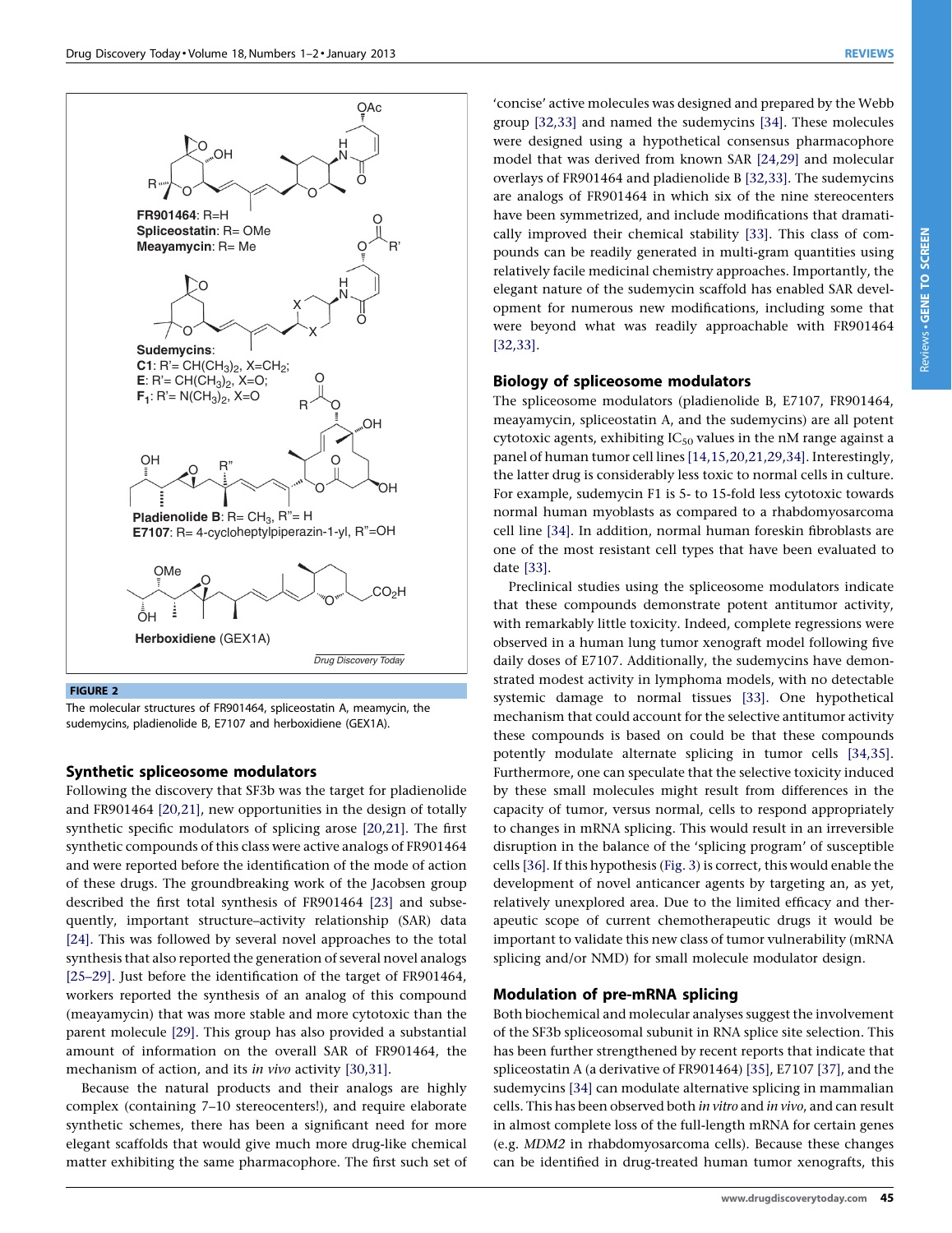<span id="page-3-0"></span>

#### FIGURE 3

Hypothetical schematic that may account for the tumor-selective toxicity seen with modulators of alternative splicing. Abbreviation: NMD, nonsense-mediated decay.

suggests that alteration of gene splicing may represent a suitable marker for spliceosome modulator exposure. The advantage of using the latter approach is that because it is a PCR-based assay, the sensitivity is such that even very minor changes in the pattern of mRNA expression can be observed. Hence, this may be used in combination with traditional pharmacokinetic methods to evaluate exposure of tumor cells to drug. Furthermore, in clinical trials with such agents, it should be possible to determine the effects of the drugs on splicing in readily available normal cells (e.g. peripheral blood lymphocytes), and potentially, biopsied tumor tissue. Again, similar to that seen in the preclinical experiments, this may provide not only a measure of drug exposure, but may also enable for dose adjustment to ensure tumor penetration.

# Mechanism of selective action of spliceosome modulators

Recently, two articles have undertaken a detailed examination of the mechanism of modulation of alternative gene splicing afforded by spliceostatin A [\[35\]](#page-6-0) and E7107 [\[37\]](#page-6-0). It has been shown that these drugs act by preventing binding of the U2 snRNA to the pre-mRNA, thereby altering the conformation of the branch point sequence. This leads to non-productive base-paring and the inappropriate selection of 3' splice acceptor sites within the unspliced transcript, resulting in the generation of alternatively spliced mRNAs [\[35\]](#page-6-0). Due to the differential base pairing of ribonucleotides within the drug and/or spliceosome complex, apparent selectivity for aberrant alternative splicing occurs. Hence, as detailed above, treatment of tumor cells with sudemycins results in a modulation in the splicing pattern for MDM2 due to alternative splice site selection afforded by the SF3b1/U2 snRNA subunit. This would indicate that the exon and/or intron boundaries for this gene likely contain nucleotide sequences at the branch points that are more susceptible to alternative splicing. A comparison of these sequences with other splice junctions may enable for a more detailed description of the panels of genes that might be affected

by spliceosome modulators. Because genome-wide bioinformatics approaches have recently identified parameters for branch point use in transcripts, the validity of these hypotheses can be readily tested [\[38\]](#page-6-0).

As indicated above, the details of the mechanism of selective tumor cytotoxicity remain elusive. It would be presumed that modulation of RNA splicing would be a highly deleterious event in all cells, potentially resulting in the loss of critical proteins and the expression of variants with aberrant function. Indeed, in studies using the sudemycins, aberrantly spliced mRNAs encoding proteins involved in the apoptotic cascade, in addition to the regulation of p53, have been demonstrated [\[34\].](#page-6-0) Furthermore, in spliceostatin A-treated cells, changes in the splicing of a series of cell cycle control genes have been observed [\[21\].](#page-6-0) In normal cells, these events apparently do not significantly perturb the processes involved in damage response (and/or are modulated by events in other intersecting pathways) [\[34\].](#page-6-0) However, in tumor cells, such a change in the levels of the proteins appears to have catastrophic consequences, resulting in the initiation of apoptosis. Potentially, the cytotoxicity of these compounds in tumor cells may result from an alteration in the pattern of expressed transcripts. Since with sudemycin, this includes changes in the splice variant mRNAs that encode proteins involved in apoptosis (e.g. caspases 2 and 9), it is conceivable that the panel of alternatively expressed proteins in these cells contributes to cytotoxicity.

Recent studies have indicated that spliceostatin A can modulate angiogenesis by inhibiting a wide variety of genes, including VEGF, as well as a those involved in cell proliferation, angiogenesis, and antiapoptosis [\[39\].](#page-6-0) Although the authors did not conclude that these changes were directly responsible for biological activity following drug exposure, one can speculate that modulation of mRNA expression may account for the effects observed for spliceostatin A. However, in these studies, the authors did not describe the presence of alternative transcripts, and it is unclear whether their assays were designed to enable for identification of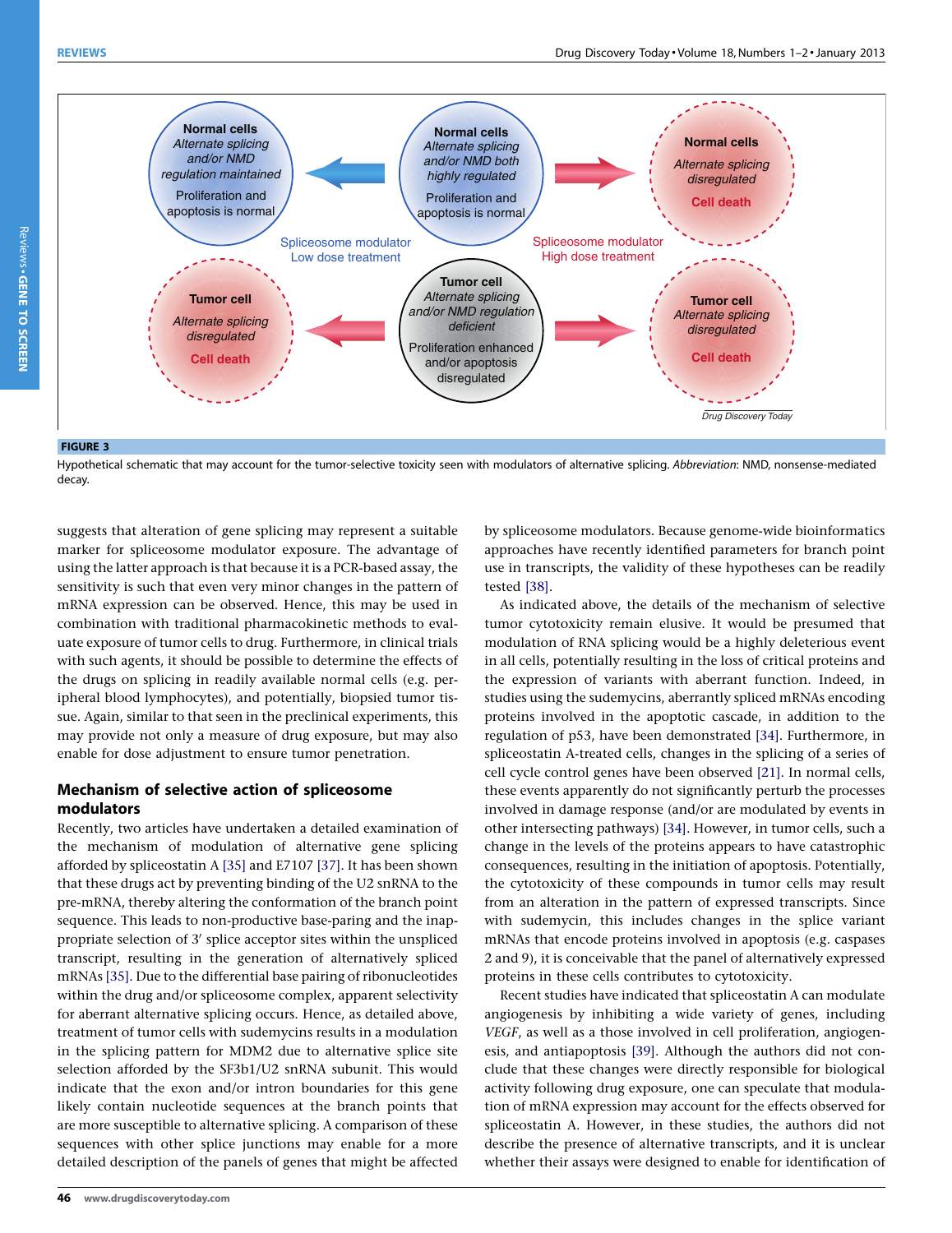<span id="page-4-0"></span>such mRNAs [\[39\].](#page-6-0) Hence, it is possible that the dramatic changes in gene expression that they observed were due to inappropriately spliced RNAs produced by spliceostatin A treatment. Because recent articles have demonstrated that the effects of spliceosome modulators on alternative splicing tends to occur in a subset of mRNAs [\[35\]](#page-6-0), a detailed examination of the change in ratios of the different transcripts present in these cells should be highly informative.

A detailed genome-wide analysis of alternative mRNA splicing in medulloblastoma has demonstrated that many of the genes that are inappropriately spliced in these tumors were also alternatively spliced and expressed in normal cerebellar tissue [\[40\]](#page-6-0). However, the ratio of these transcripts was significantly different in tumors, suggesting that it is not the actual presence of the mRNA molecule itself that is important, but rather the levels of the message and presumably the encoded protein. If indeed this represents a global phenomenon, then the spliceosome modulators would alter the ratios of the various transcripts in tumor cells, potentially perturbing proteome expression in a detrimental fashion ([Fig.](#page-3-0) 3). Whether this is sufficient to account for the antitumor activity of these compounds is unclear, but these results suggest that both transcriptome sequencing and proteomic analyses of both normal and tumor cells exposed to spliceosome modulators may elucidate key patterns and/or profiles of transcript expression that may correlate with drug response. These studies provide additional weight that the spliceosome may represent a valid target that could be exploited for anticancer drug development.

The mechanism behind the tumor-selective toxicity of the agents that act at SF3b remains an important question; several testable hypothesis can be proposed to guide future work in this area. One possibility is that the drugs are more efficiently

transported into the sensitive tumor lines, or possibly the molecules are more efficiently subjected to efflux by resistant tumors and normal cells. Another possibility is that some very sensitive lines may possess tumor suppressors that have been modified by aberrant splicing [\[41\]](#page-6-0) and that drug treatment may functionally reverse this defect, which then can lead to selective cytotoxicity. Because normal cells maintain appropriate levels of tumor suppressor proteins this would explain the relative resistance of normal cell lines. This hypothesis is consistent with recent published observations including results related to the modulation of splicing of p27 and MDM-2 [\[21,34,42,43\]](#page-6-0), but hypothetically many other tumor suppressor genes could also be involved, with their importance dependent on the type of tumor line under evaluation.

Alternatively, changes in the cellular response to stress elicited by the presence of aberrant proteins encoded by the alternative spliced RNAs may be more prominent in tumor versus normal cells. For example, the unfolded protein response (UPR) may be initiated as a consequence of these events. Because UPR is known to downregulate mTOR signaling [\[44\],](#page-6-0) in normal cells, this would likely result in transient inhibition of protein translation and cell growth, and potentially, the initiation of specific repair processes. However, as many tumors are known to have constitutive activation of the mTOR pathway (by mutation of key enzymes within the signaling cascade [\[45,46\]](#page-6-0)), catastrophic failure may occur in response to spliceosome modulators due to the loss of crucial cellular components thereby resulting in cytotoxicity. Hence, apparent tumor selectivity would be observed. Finally, the simple loss of proteins crucial for cell growth (e.g. DNA polymerases, key metabolic enzymes, among others) by the disruption of RNA splicing, may also result in the inhibition of mTOR signaling,



#### FIGURE 4

The spectrum of mutations that have been identified in SF3B1, either in clinical samples, or in cell lines exposed to high concentrations of pladienolide [\[48,50–](#page-6-0) [55,59,61\]](#page-6-0). The N-terminal domain (NTD) is indicated, and the numbered boxes represent the HEAT repeats within the protein. Mutations identified in MDS and cancer are indicated in gold and green text (purple for common to both), respectively. The R1074H mutation (marked in red) has been identified in pladienolide resistant cells and expression in a sensitive line confers resistance to this drug. Since this likely encompasses the binding site for the spliceosome modulators, this suggests that tumors expressing the mutant SF3B1 isoforms would be susceptible to treatment with such agents. Abbreviation: MDS, myelodysplastic syndromes.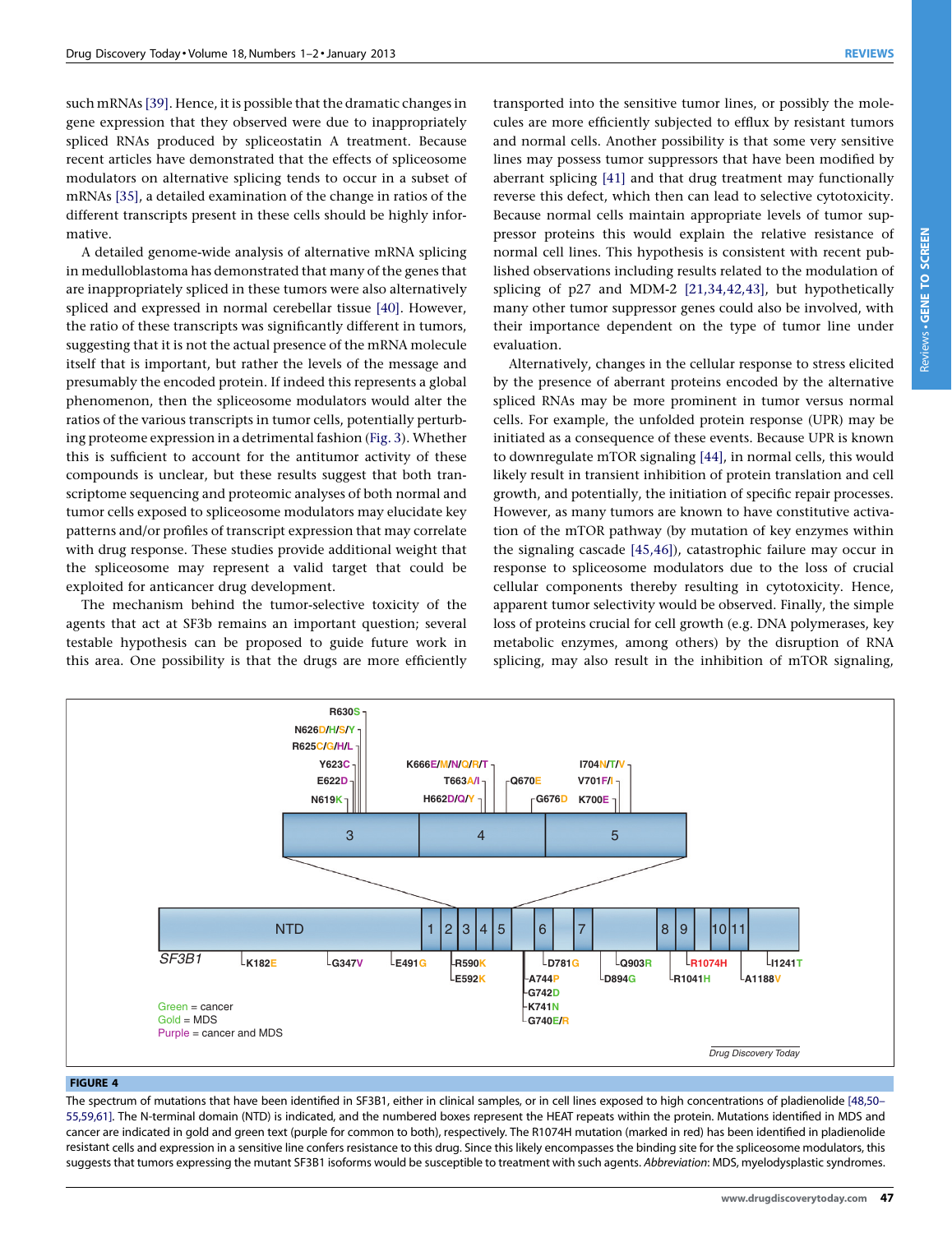<span id="page-5-0"></span>the effects of which would be more pronounced in tumor cells. Clearly, numerous potential mechanisms could be envisaged for apparent tumor selectivity and elucidating these events will be highly informative with regard to future drug design.

Consequently, we advocate that any future studies detailing the cellular response to spliceosome modulators should include extensive molecular and proteomic analyses, in an attempt to correlate results from these experiments with cytotoxicity. Such studies will enable for a more complete understanding of the role of alternative splicing in cancer biology, and potentially elucidate novel spliceosomal protein targets and processes for therapeutic intervention.

#### Oncogenic mutations in SF3b1

Beginning in the year 2011, a remarkable convergence of independent lines of genomic research led to a series of publications reporting the association of defined 'hotspot' mutations in SF3b1 with several tumor types [\[47–57\].](#page-6-0) In one study, transcriptome sequencing identified somatically acquired point mutations in nine patients diagnosed with myelodysplasia [\[51\].](#page-6-0) Targeted resequencing of this gene was also explored by this group in a larger sample of 2087 patients. Surprisingly, these SF3b1 mutations were identified in 20% of all patients with myelodysplastic syndromes (MDS) [\[51\].](#page-6-0) These workers noted that these mutations were associated with the downregulation of significant parts of key gene networks that include some core mitochondrial pathways. These authors also reported mutations in SF3b1 in numerous other cancers, including acute myeloid leukemia, primary myelofibrosis, chronic myelomonocytic leukemia, breast cancer, chronic lymphocytic leukemia (CLL) and multiple myeloma [\[51\].](#page-6-0) [Fig.](#page-4-0) 4 demonstrates the spectrum of mutations identified in SF3b1 in both MDS and tumor samples. Similarly, the evaluation of the transcriptomes of samples obtained from patients with fludarabine-refractory CLL, identified recurrent mutations at some of the same 'hotspots' found in MDS and noted that these were mutually exclusive with p53 mutations [\[53\].](#page-6-0) Furthermore, recent reports indicate that recurrent mutations in the U2AF1 splicing factor are associated with another MDS patient population [\[48,58\],](#page-6-0) suggesting that alterations in spliceosome-associated proteins likely contribute to the pathogenesis of this disease.

Overall, these results suggest that SF3b1 mutations could affect a large total number of patients, across a broad array of tumor types. It is clear that such changes provide a selective advantage for tumor cells, although it is likely that additional cooperative

mutations are required for the conversion to the malignant phenotype. Therefore, understanding the significance of these mutations in SF3b1, with regard to both tumor cell biology and the response to small molecules that target these proteins, will be highly informative. In addition, because the potentially oncogenic SF3b1 mutations identified in MDS and tumor samples occur in regions distinct from the apparent drug binding site [\[59\]](#page-6-0) ([Fig.](#page-4-0) 4), it is likely that small molecule inhibitors that target this protein would have activity against cells that harbor these alterations.

#### Concluding remarks

The spliceosome represents an under-explored and unusual 'network' target; however, the recent identification of small molecules that interact with SF3b1, and the identification of mutant SF3b1 in tumor samples, all tend to validate this complex as a viable target for chemotherapeutic intervention. While the exact mechanism of cytotoxicity induced by these agents is unclear, evidence indicates that interaction with SF3b is crucial for their antitumor activity. Because this subunit regulates the fidelity of splice-site selection, these results imply that alternative splicing represents a valid target for drug development. Potentially, the interaction of spliceosome modulators with SF3b leads to an imbalance in the splicing program in susceptible cells, which may induce apoptosis by changing the levels and/or ratios of essential (and aberrant) proteins in tumor cells. The observed selectivity by spliceosome modulators for some tumor types, versus normal cells, warrants the development of additional new molecules that target this process. Additionally, a better understanding of this process may enable the development of prognostic biomarkers useful for the selection of patients that could benefit from the next generation of drugs that target the splicing machinery.

Finally, such compounds are likely to be highly valuable research reagents that can be used to probe the function of the spliceosome. Ultimately however, the development of new efficacious splicing modulators that are suitable for clinical trials, and the success of these agents, will determine whether the spliceosome can be considered a truly valid therapeutic target. There is growing, and well-justified, optimism that this research area may enable new opportunities in cancer chemotherapy.

#### Acknowledgements

Work in the Webb and Potter laboratories is supported in part by the NIH, by the American Lebanese Syrian Associated Charities and St Jude Children's Research Hospital (SJCRH).

#### References

- 1 Egecioglu, D.E. and Chanfreau, G. (2011) Proofreading and spellchecking: a two-tier strategy for pre-mRNA splicing quality control. RNA 17, 383–389
- 2 Will, C.L. and Luhrmann, R. (2011) Spliceosome structure and function. Cold Spring Harb. Perspect. Biol. 3 <http://dx.doi.org/10.1101/cshperspect.a003707>
- 3 Karijolich, J. and Yu, Y.T. (2010) Spliceosomal snRNA modifications and their function. RNA Biol. 7, 192–204
- 4 Wahl, M.C. et al. (2009) The spliceosome: design principles of a dynamic RNP machine. Cell 136, 701–718
- 5 Pagani, F. and Baralle, F.E. (2004) Genomic variants in exons and introns: identifying the splicing spoilers. Nat. Rev. Genet. 5, 389–396
- 6 Luco, R.F. and Misteli, T. (2011) More than a splicing code: integrating the role of RNA, chromatin and non-coding RNA in alternative splicing regulation. Curr. Opin. Genet. Dev. 21, 366–372
- 7 Han, J.W. et al. (2009) Genome-wide association study in a Chinese Han population identifies nine new susceptibility loci for systemic lupus erythematosus. Nat. Genet. 41, 1234–1237
- 8 Baser, M.E. et al. (2005) The location of constitutional neurofibromatosis 2 (NF2) splice site mutations is associated with the severity of NF2. J. Med. Genet. 42, 540–546
- 9 Wang, G.S. and Cooper, T.A. (2007) Splicing in disease: disruption of the splicing code and the decoding machinery. Nat. Rev. Genet. 8, 749–761
- 10 Kar, A. et al. (2005) Tau alternative splicing and frontotemporal dementia. Alzheimer Dis. Assoc. Disord. 19 (suppl 1), S29–S36
- 11 Gardner, L.B. (2010) Nonsense-mediated RNA decay regulation by cellular stress: implications for tumorigenesis. Mol. Cancer Res. 8, 295–308